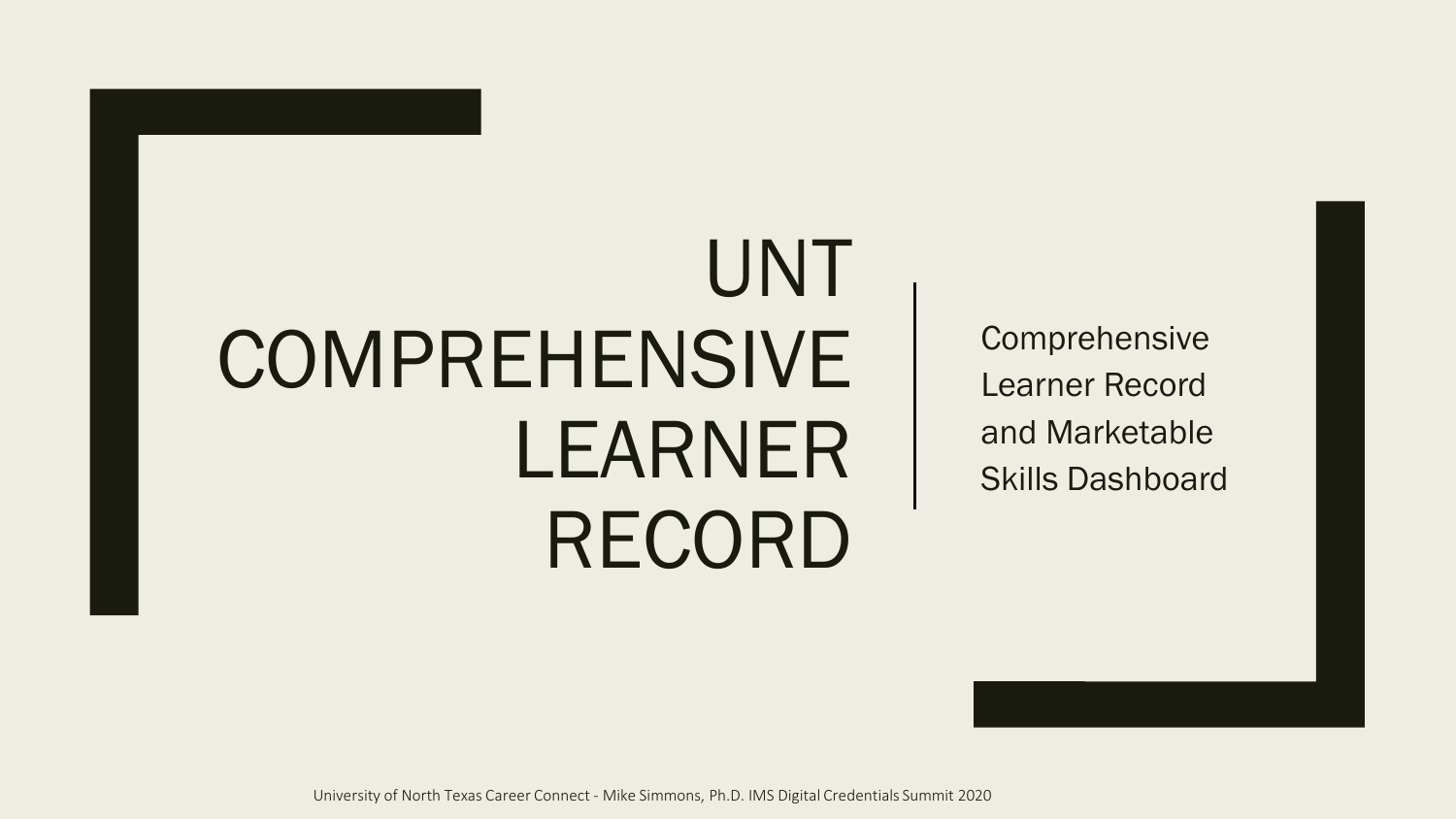

**CAREER CONNECT** Campus · Community · Career

 $UNT<sub>EST. 1890</sub>$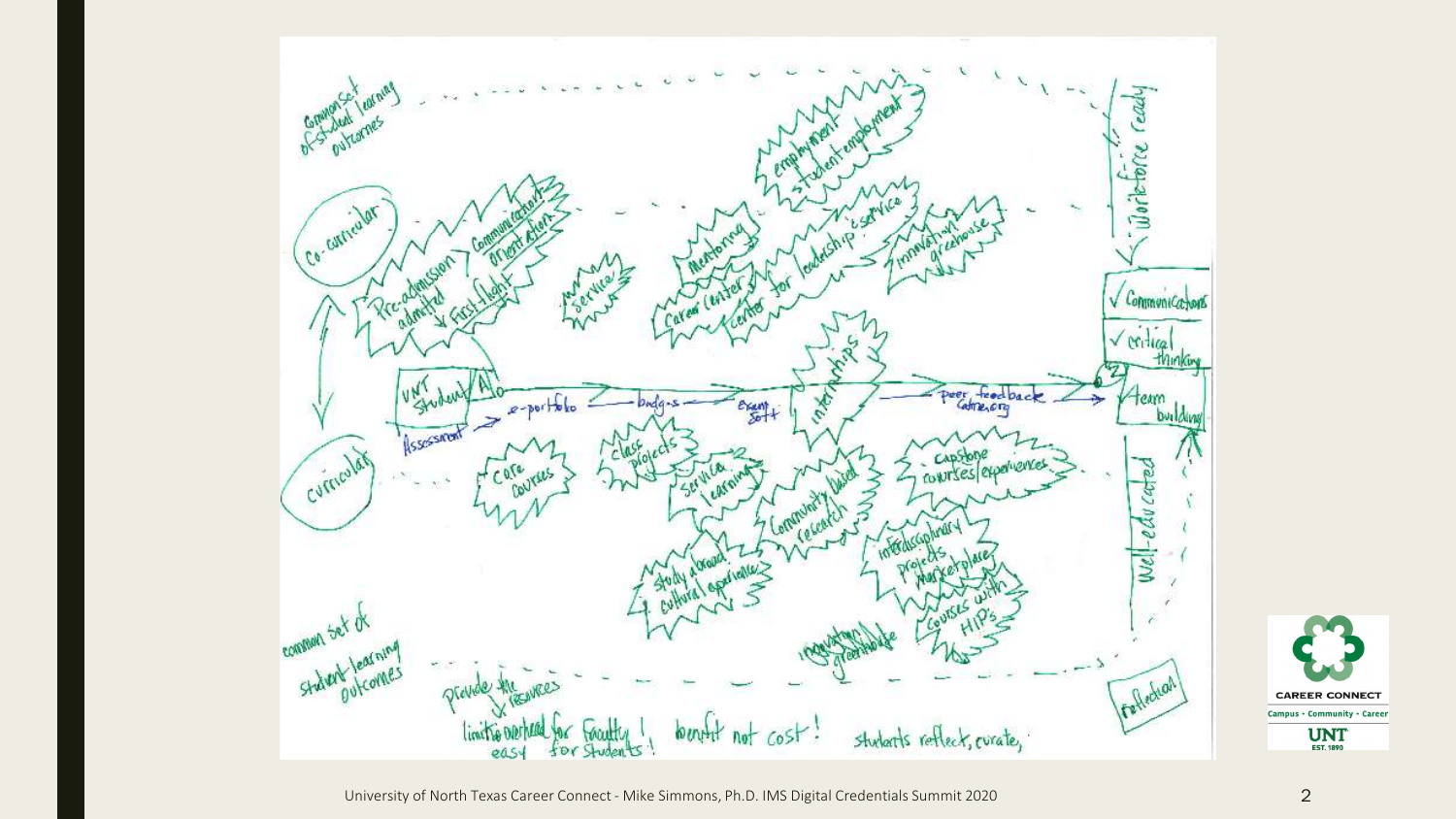

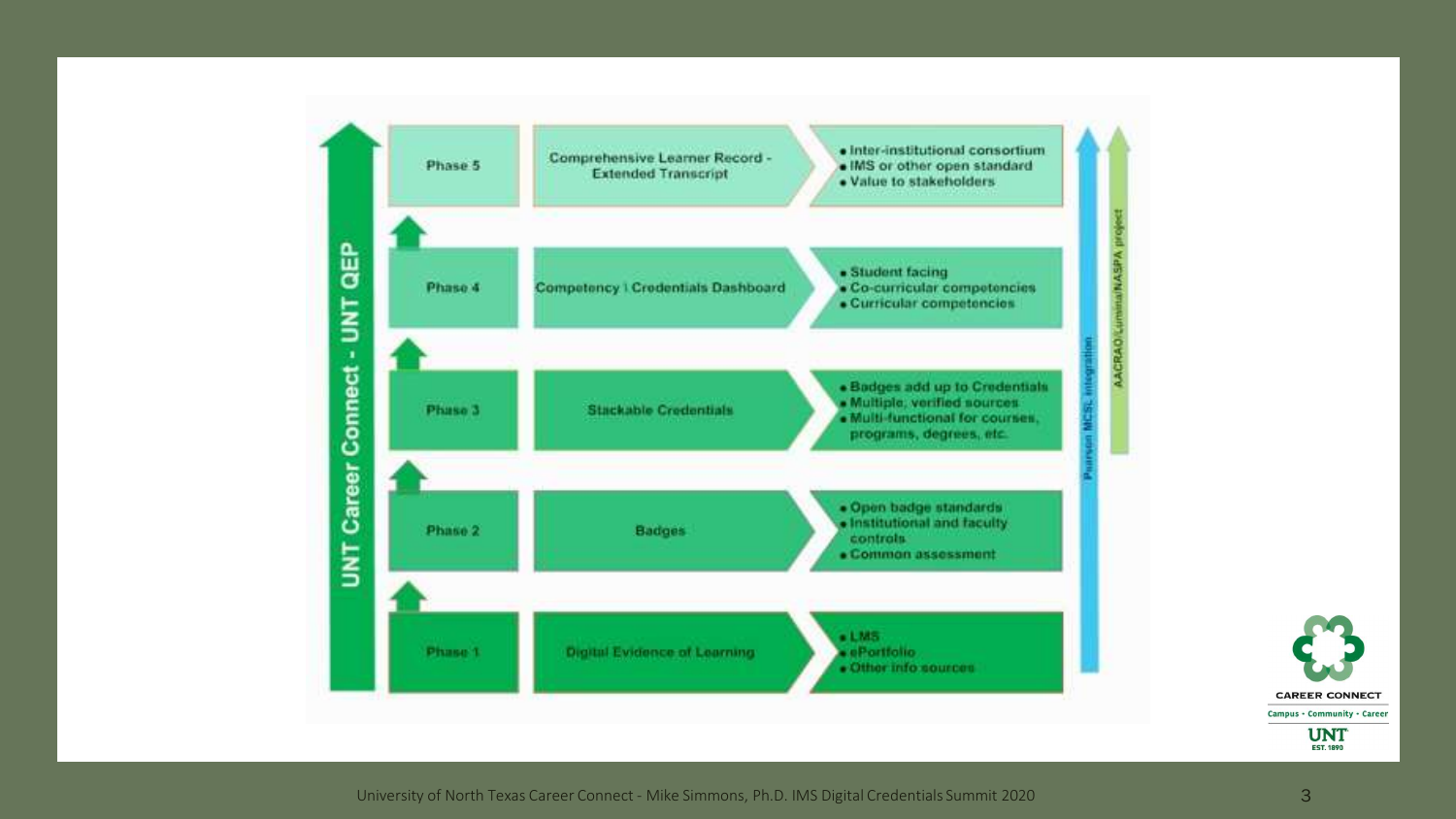

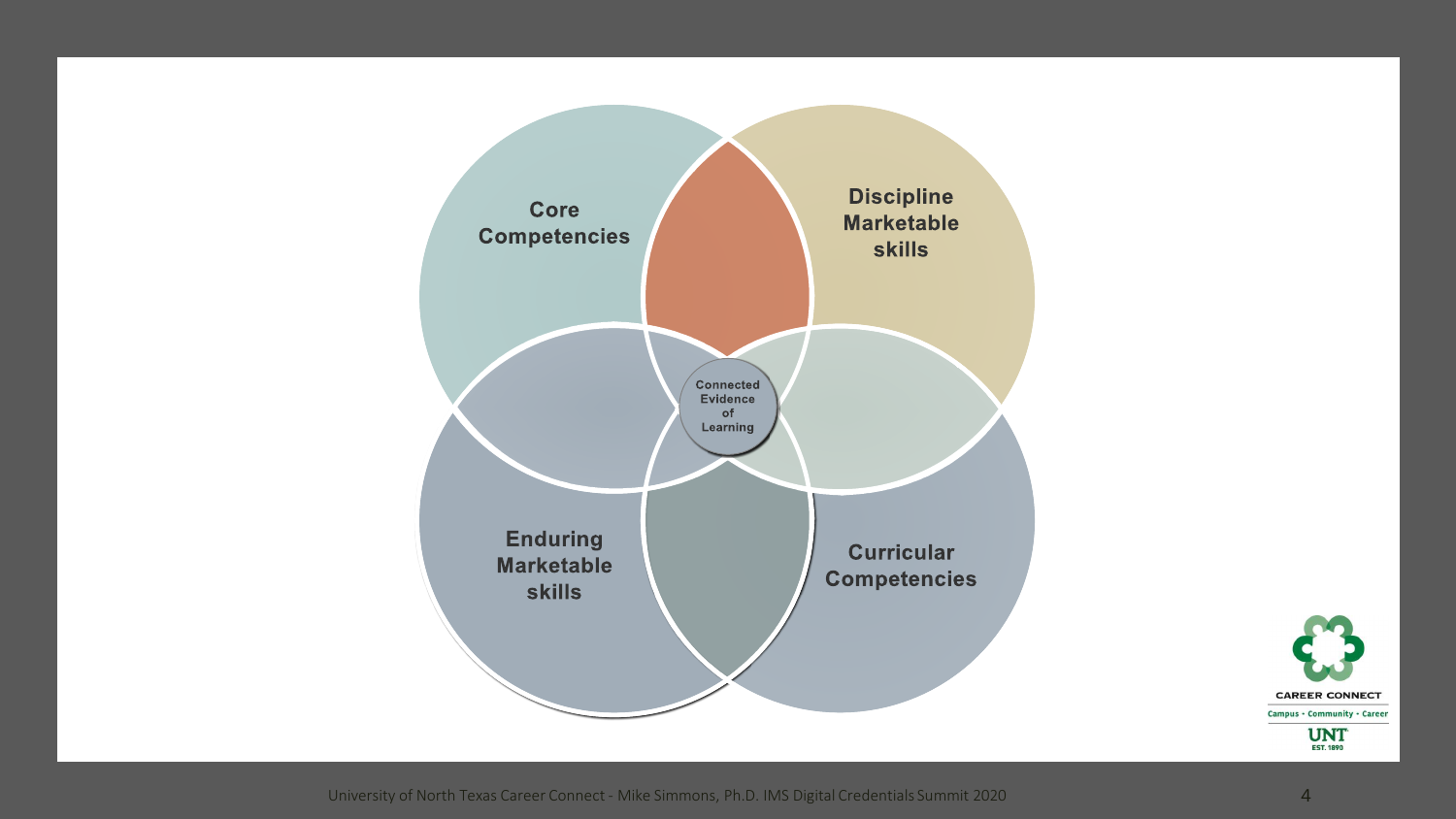### The odds of strongly agreeing education was worth the cost are:

Higher if ... My professors at [University Name] cared about me as a person.  $1.9x$ 

Higher if ... I had at least one professor at 1.8x [University Name] who made me excited about learning.

Higher if ... I was extremely active in 1.6x extracurricular activities and organizations while attending [University Name].

 $1.4x$ 

Higher if ... I held a leadership position in a club or organization such as student government, a fraternity or sorority or an athletic team.

Higher if ... I had a paid job or internship.

 $1.9x$ 

Higher if ... I had a mentor who encouraged me to pursue my goals and dreams.



Higher if ... I worked on a project that took a semester or more to complete.

 $1.5x$ 

Higher if ... I had an internship or job that allowed me to apply what I was learning in the classroom.



Higher if ... I was a member of a national fraternity or sorority.

### Source: Gallup, 2015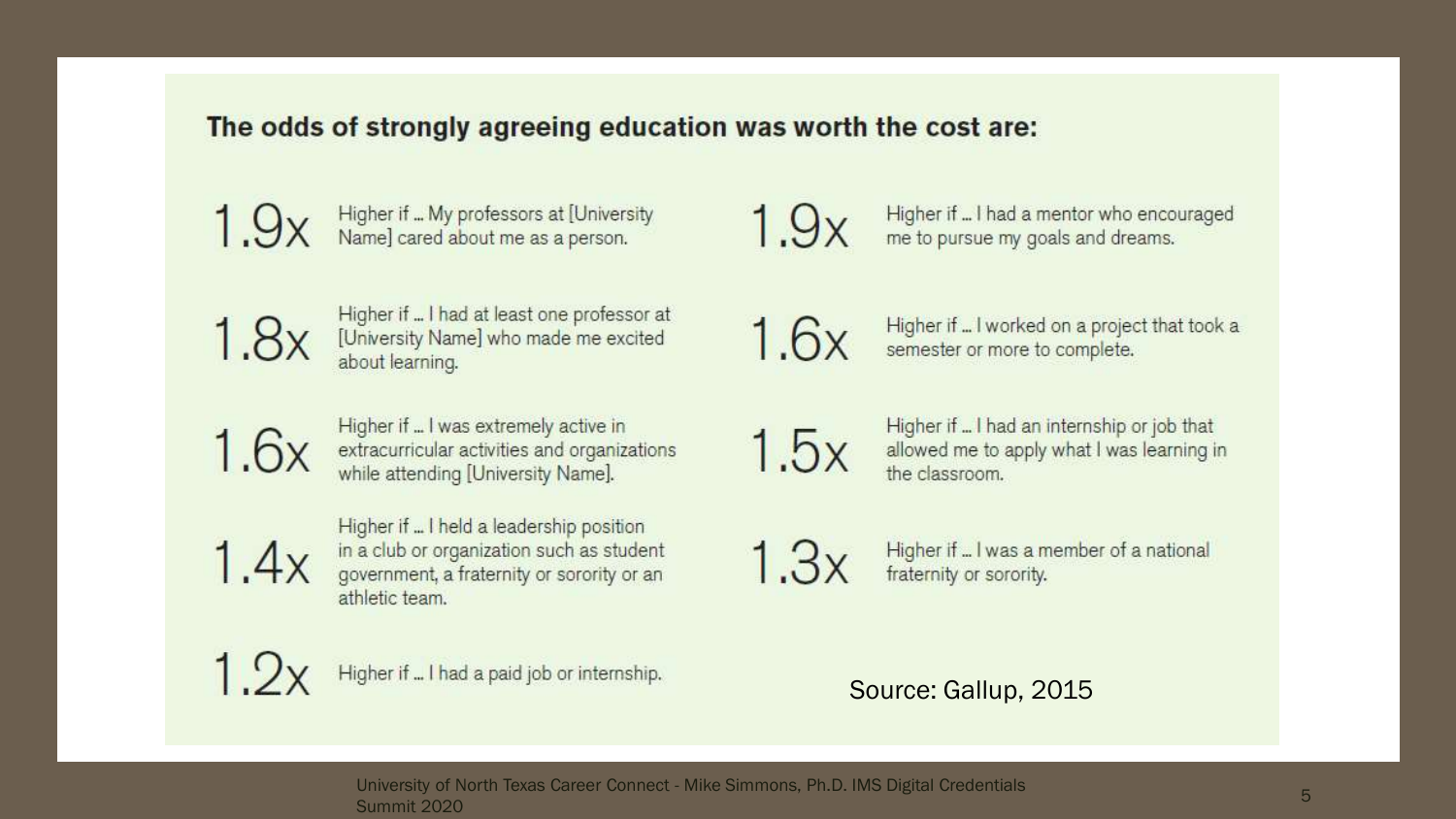

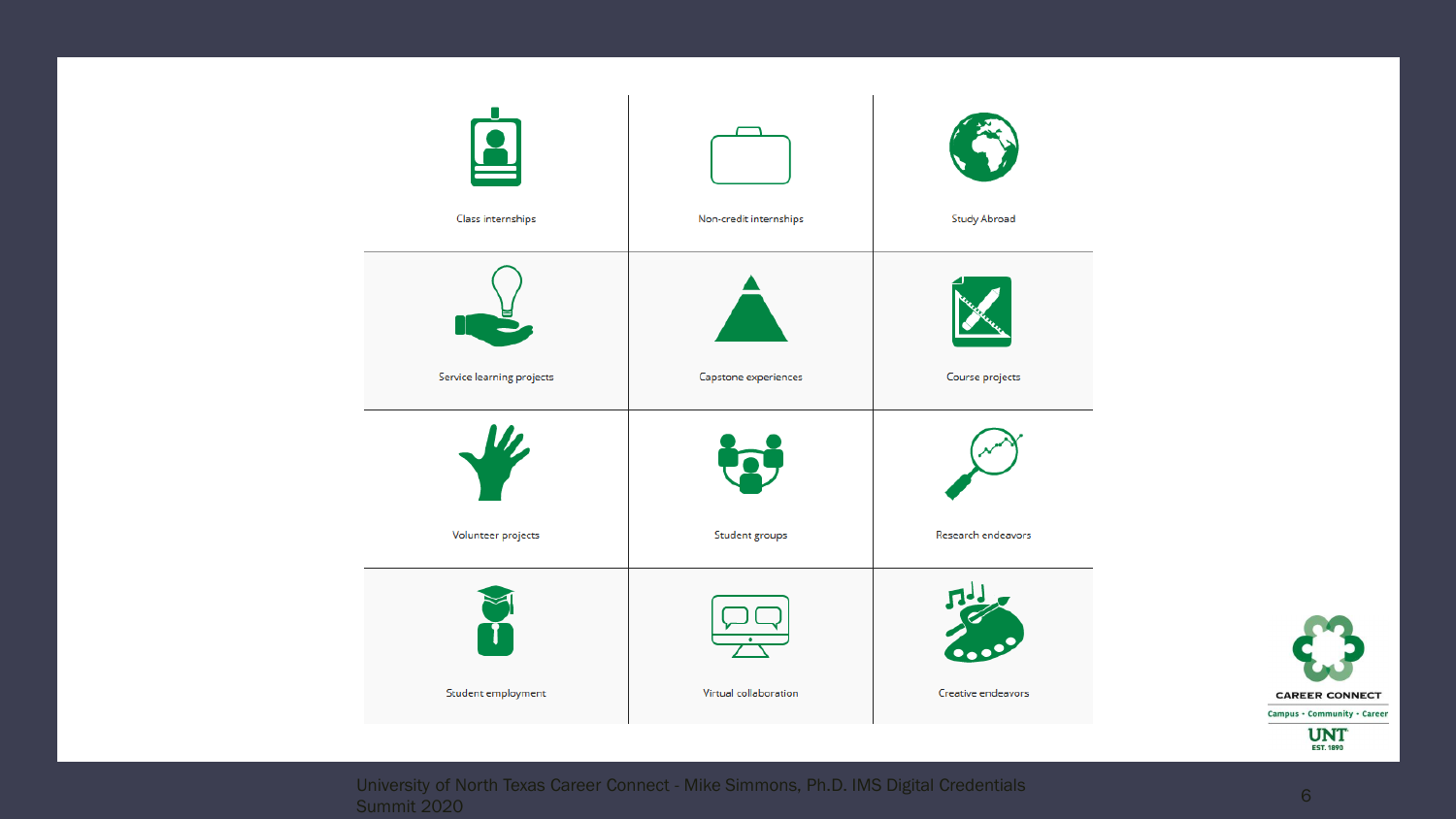#### **High-Impact Practices**

High-impact practices engage students in learning activities that foster essential learning. These activities must include high performance expectations, significant investment of student time and effort, and substantial interaction with faculty, staff, and peers. The best HIPs are coordinated and meaningful, something Career Connect is facilitating by supporting student reflection and evidence collection.



#### **First-Year Seminars and Experiences**

First year seminars or programs that bring small groups of students and faculty or staff together with an emphasis on inquiry, writing, literacy, collaborative learning, and practical competencies.



#### **Capstone Course and Projects**

Culminating experiences that require students nearing the end of their college years to integrate what they have learned into a project (e.g. papers, performance, ePortfolios, etc.).



#### **Undergraduate Research**

Real-life opportunities to engage in empirical observation, technology, unanswered questions, and more along with faculty mentoring and intentional learning opportunities.



#### **Service-Learning &**

#### **Community-Based Learning**

Field-based experiential learning with community partners and gives students a chance to practice their learning in real-world settings.

#### **Diversity/Global Learning**

Courses and programs that help students explore cultures, experiences, and worldviews different from their own. In the best examples, intercultural education is supported with experiential learning during the study abroad experience.



#### ePortfolios

ePortfolios enable students to collect work over time and reflect on their personal and academic growth. In the best examples, the ePortfolio is used in concert with another HIP.



#### **Writing-Intensive Courses**

Experiences that emphasize writing at all levels of instruction in which students produce and revise writing for different audiences and disciplines.



#### **Common Intellectual Experiences**

#### & Core Curriculum



Common courses or experiences vertically organized and includes advanced integrative studies and/or participation in a learning community.

#### **Collaborative Assignments and Projects**

Learning experiences designed with the goal of helping students learn to work and solve problems with others and in an effort to improve how one understands and listens to others with different perspectives.

#### **Learning Communities**



é

Experiences that encourage the integration of learning across courses and involves students in discourse around common topics and act as a bridge between the classroom and the real world.

#### **Internships**

Direct experience in work settings, usually related to career interest.

Definitions adapted from AAC&U and NSSE



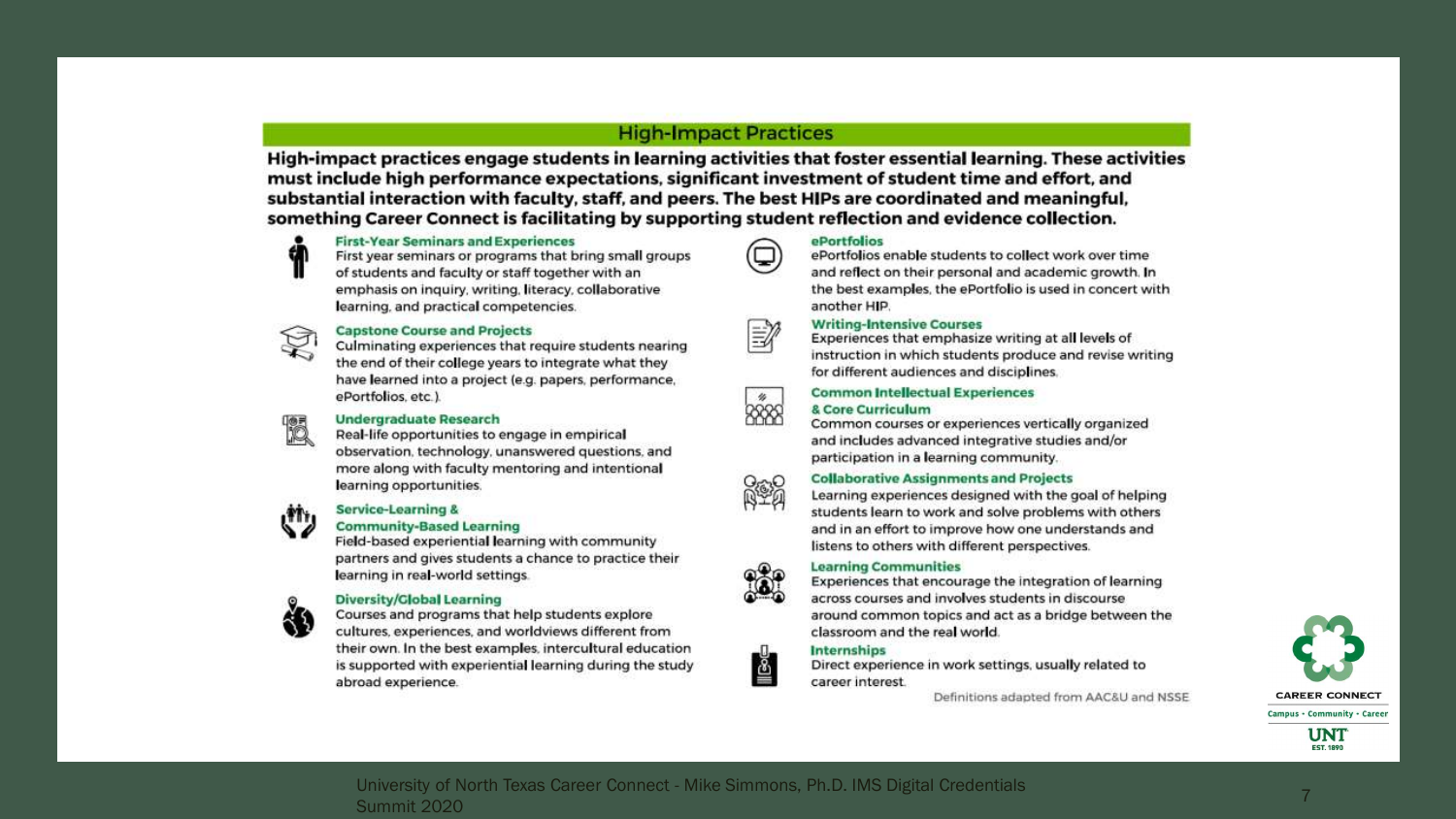

Leadership

University of North Texas Career Connect - Mike Simmons, Ph.D. IMS Digital Credentials Summit 2020 8

**CAREER CONNECT** Campus · Community · Career  $UNT<sub>EST. 1890</sub>$ 

Social Responsibility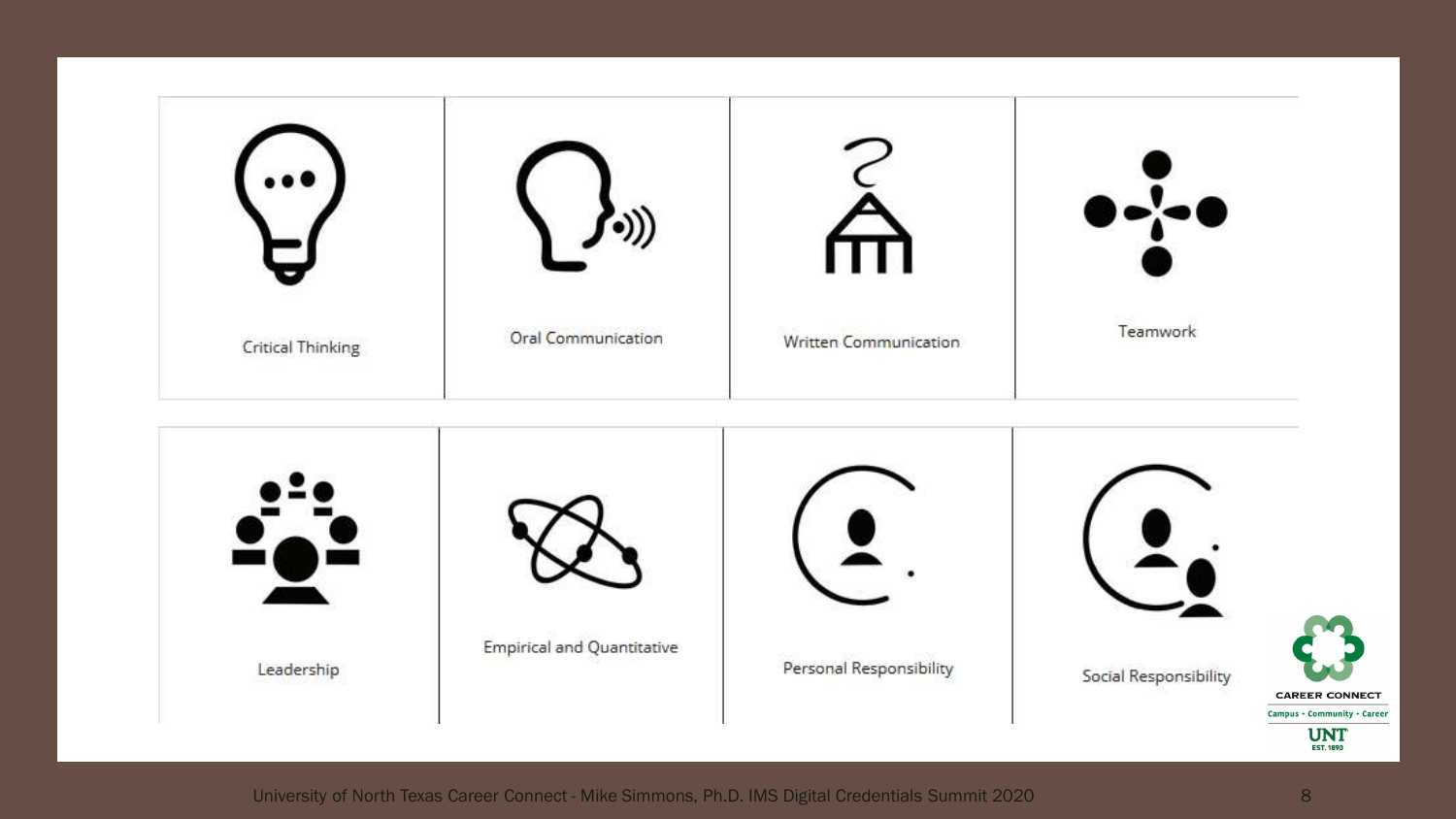## **BA French**

- 1. Interpersonal communication in French
- 2. Critical thinking in French
- 3. Collect and analyze data in French
- 4. Multi-cultural/diversity competencies in French
- 5. Oral and written communication in French

DEGREE-BASED MARKETABLE SKILLS

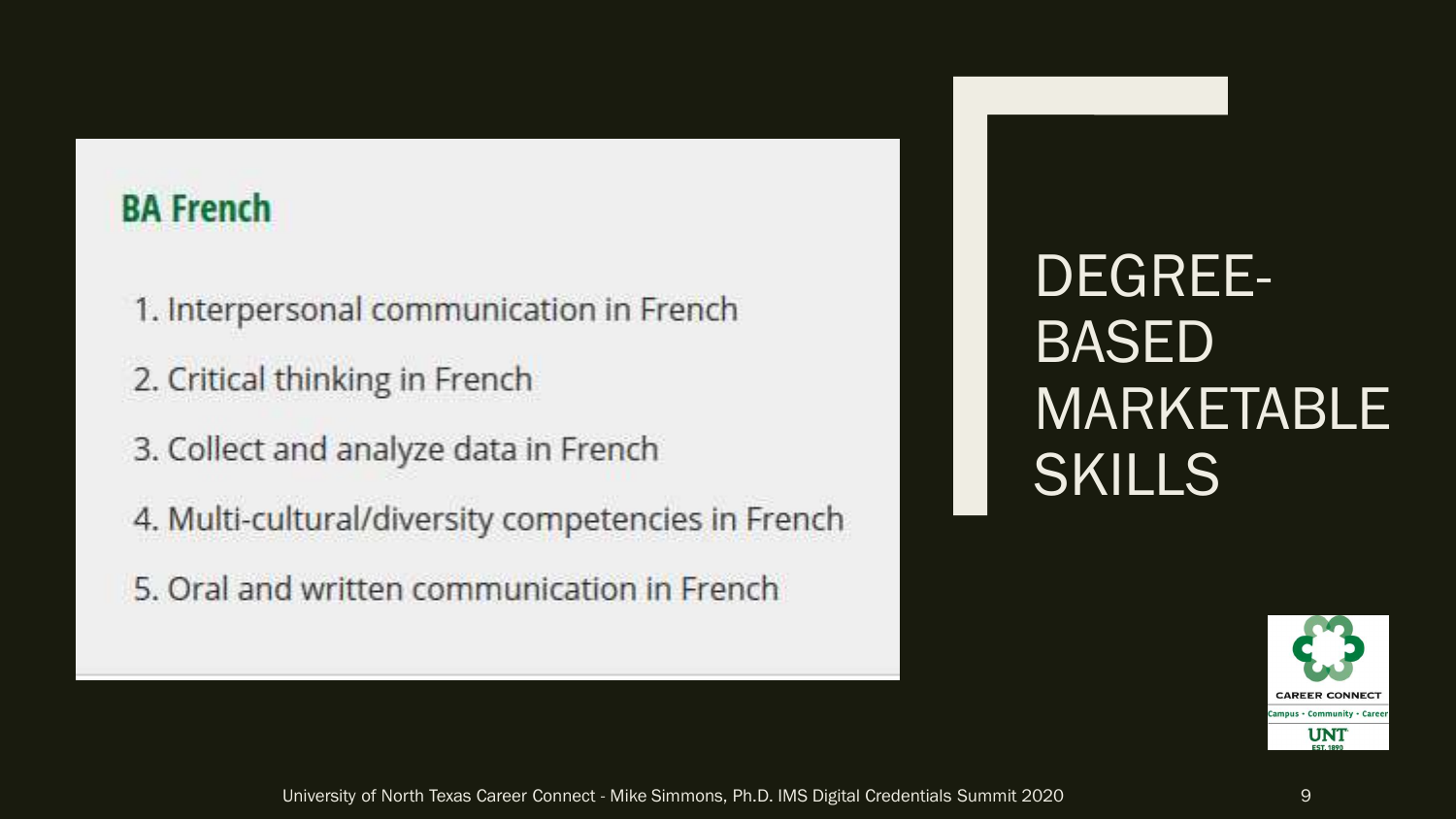## **Foundations Drawing**

#### **Mission**

The Foundations Program in the College of Visual Arts and Design provides the broad foundation to develop the practical skills and conceptual methodologies necessary to enter any of the Visual Arts majors within the college. The program promotes the understanding of historic and contemporary currents and their relationships.

College of

**Visual Arts & Design** 

The Foundations Program achieves the following outcomes:

- 1. Materials and techniques;
- 2. Visual aesthetics and organization;
- 3. Creative processes;
- 4. Visual literacy (development of vocabulary, critical analysis, articulation of process and product; content and context);
- 5. Historic and contemporary visual cultures;
- 6. Professional pathways.

Work completed by Foundations Drawing students demonstrates the rigorous critical inquiry, practical skill-building and visual exploration that are hallmarks of this wellestablished program.

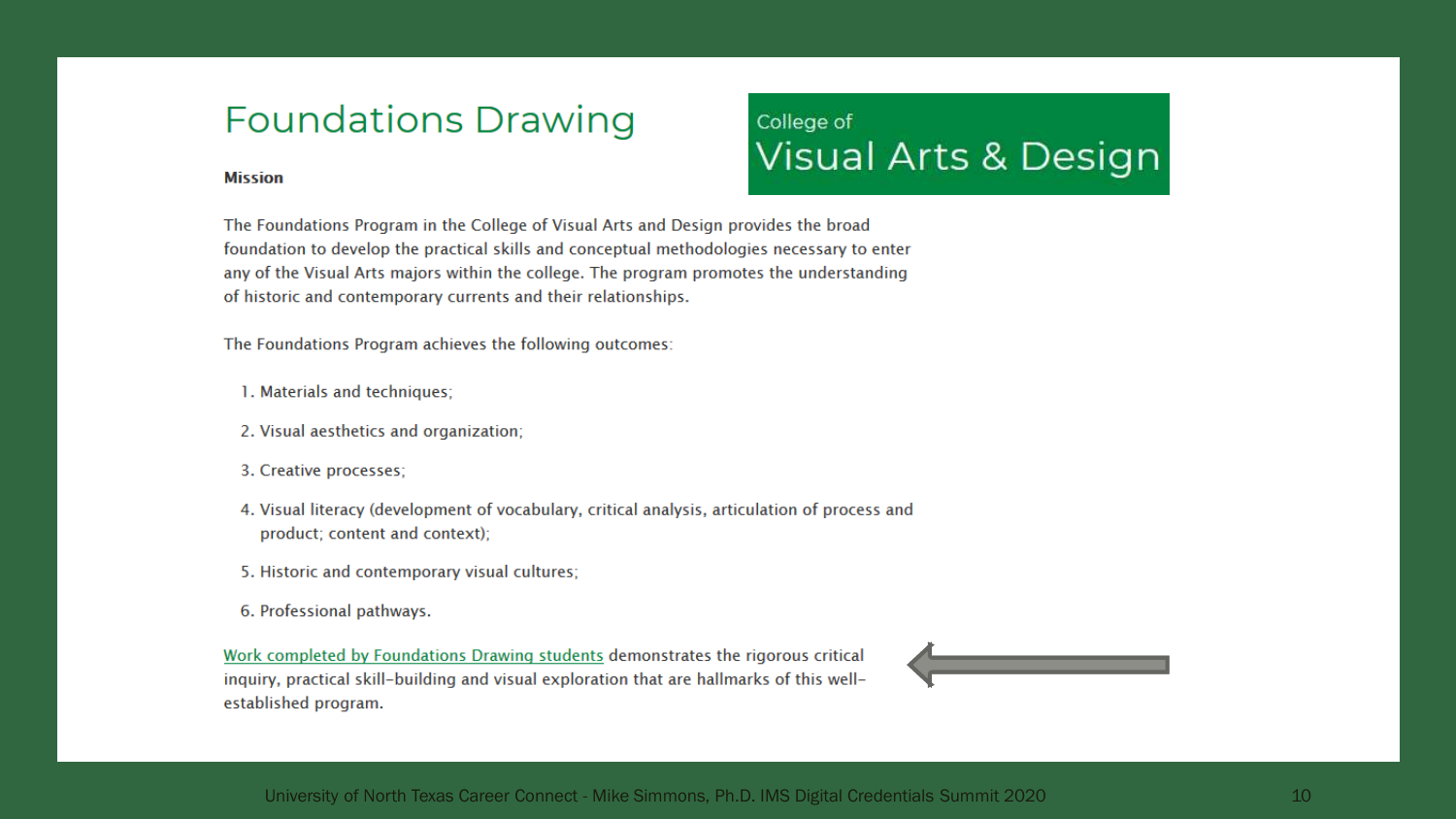## What is a CLR/ILR/ULR?

### IMS Global CLR

- **Transparent**
- **Relevant**
- **Equitable**
- **Private**
- **Secure**
- **Portable**
- **Interoperable**
- **Shareable**
- **Verifiable**

## AACRAO CLR

- $\checkmark$  where and when learning occurs
- $\checkmark$  student's collegiate experience
- $\checkmark$  learning may occur in various places
- ✓ digital
- $\checkmark$  official documents issued by the institution
- ✓ rich set of information

## Educause CLR

- $\checkmark$  Students understand their learning
- $\checkmark$  share a verifiable record of their
- $\checkmark$  knowledge and accomplishments
- $\checkmark$  With a learner's consent, the CLR gathers data about performance beyond just course grades
- $\checkmark$  capturing, recording, and communicating learning when and where it happens
- $\checkmark$  across a student's higher education experience.

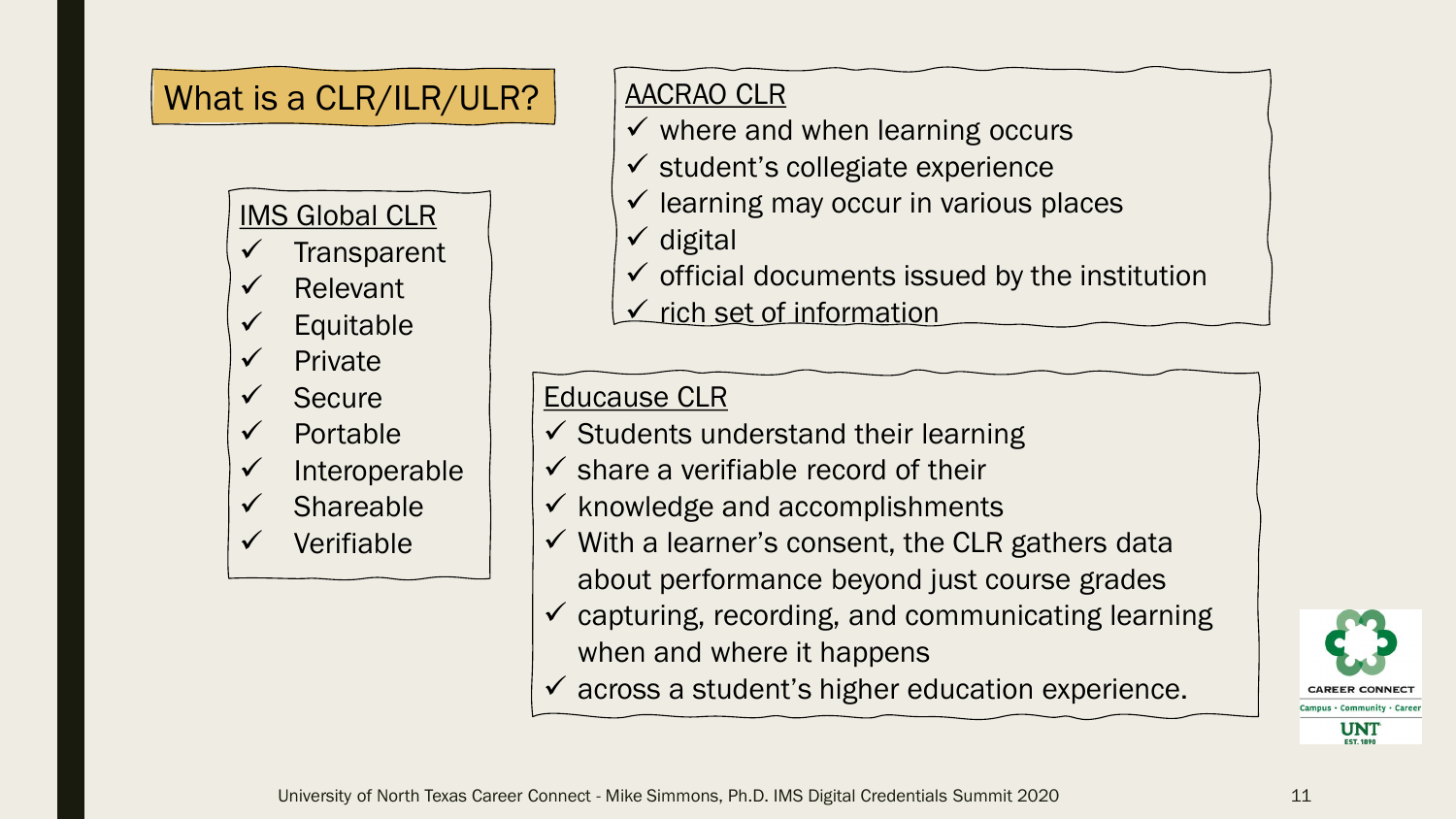## Definitions for CLR/ILR/ULR = XLR!

The XLR standard is one in which the student controls the input, output, and use. It's X+L+R, with X being the unknown variable.

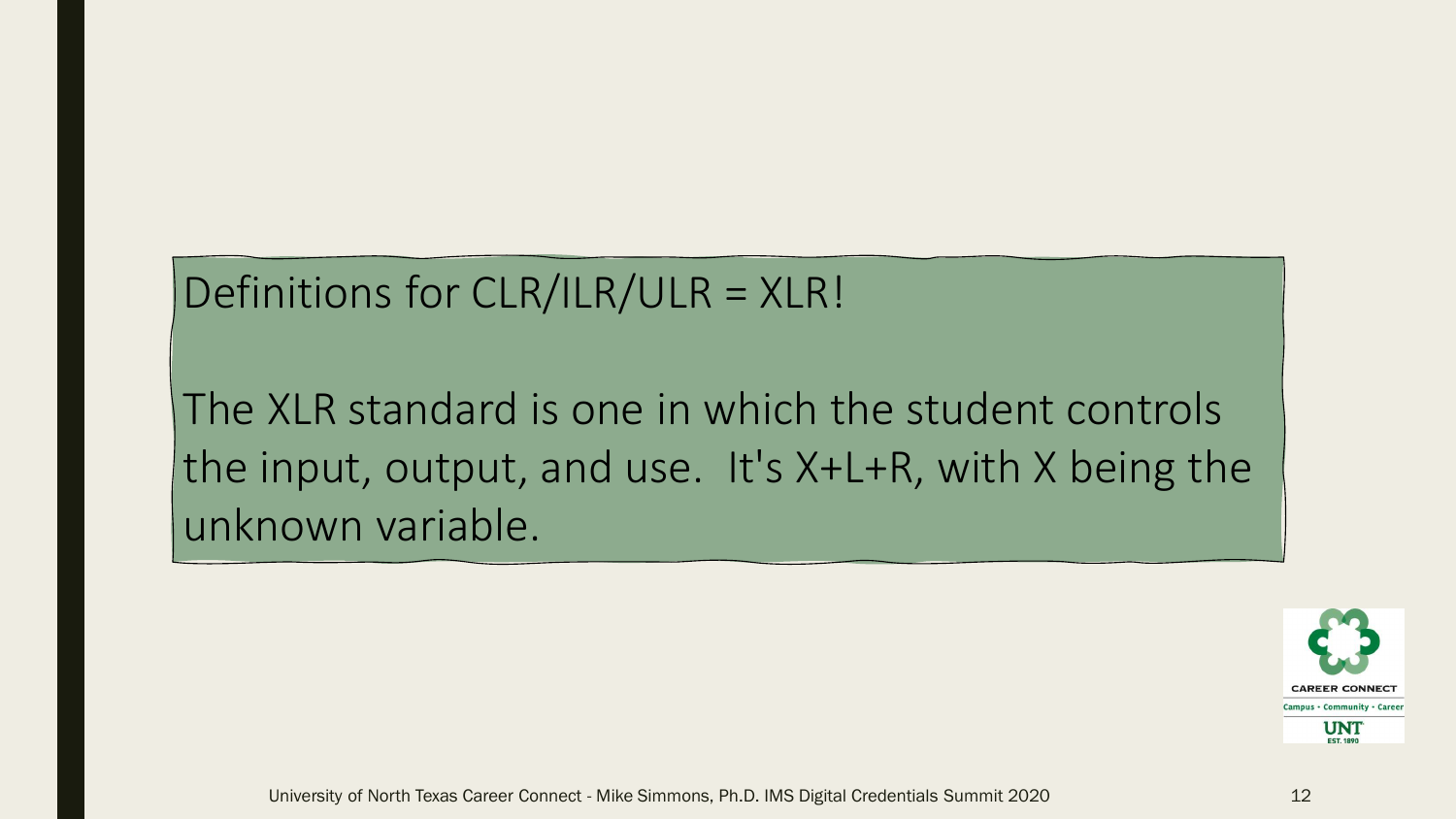

LMS Canvas Eportfolio Foliotek Manual or import

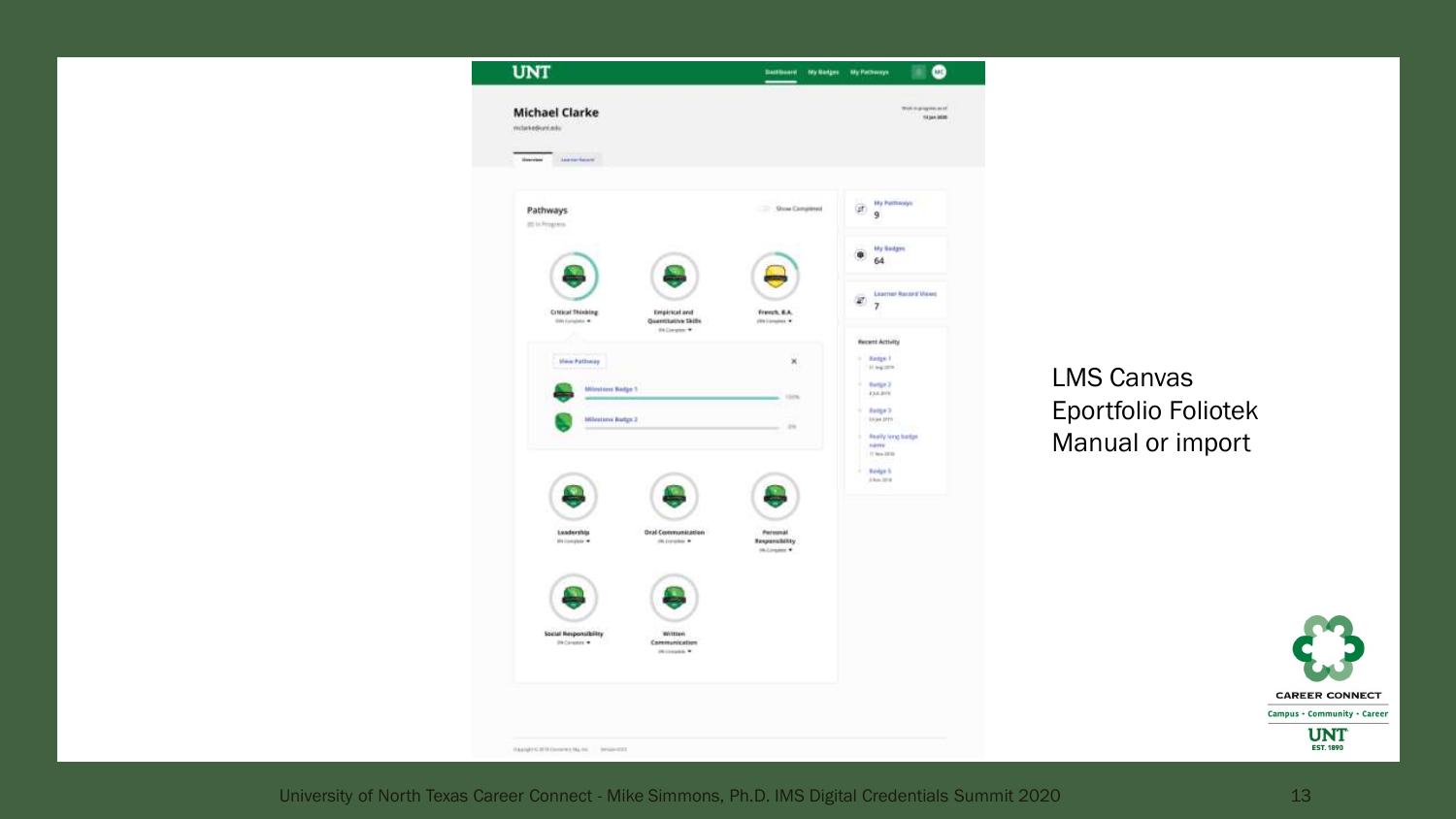| <b>UNT</b>                                                             | ⊕<br>My Badges My Pathways<br><b>Dashboard</b>                                                                                                                                                                                                                                                                                         |
|------------------------------------------------------------------------|----------------------------------------------------------------------------------------------------------------------------------------------------------------------------------------------------------------------------------------------------------------------------------------------------------------------------------------|
| <b>Michael Clarke</b><br>mdarke@um.edu                                 | Winningerousl<br>13 Jan 2020                                                                                                                                                                                                                                                                                                           |
| <b>Uyerview</b><br><b>CASTORY RECOTE</b><br>x<br><b>Learner Record</b> | Your Learner Record is a list of achievements you can share. You can edit it to display<br>Public          <br>Edit                                                                                                                                                                                                                    |
| selected Pathways and Badges, Learn More<br>IM                         | Constitution 19 May 2019<br>Teamwork<br><b>Offic</b><br>of by presently of North Texas<br>Students who earned this bedge were evaluated using the AAC&U VALUE rubric<br>for Teamwork in an experience integrating two high-impact practices at the<br>University of North Texas. Criteria include their contributions to  The Hert     |
| Michael Clarke<br>melankn@unt.onlu<br><b>Marwers</b><br>freest, 6.4.   |                                                                                                                                                                                                                                                                                                                                        |
| <b>Entries The-Airing</b>                                              | tis<br>chal ki<br>d falsene Si<br>$n$ (c)<br>$d$ asta 1<br><b>Giranna</b><br>of Attitudes in Haskin Card<br>e Fuito                                                                                                                                                                                                                    |
|                                                                        | <b>NYSEROSE</b><br>French, B.A.<br>nd by Everesty of North Town<br>Marketable skills for this degree include interpersonal, cognitive, and applied<br>skill areas that are valued by employers and are primary or complementary to<br>the major. The marketable skills goal was designed to help students  two wave                    |
|                                                                        | Œ<br><b>Builded Writing</b><br>In Cass Draf Participation<br><b>Cyal Presidential</b><br><b>Deka</b>                                                                                                                                                                                                                                   |
|                                                                        | schippen<br><b>Critical Thinking</b><br>on the announced of them it from<br><b>Give</b><br>Students who earned this badge were evaluated using the AAC&U VALUE rubinc<br>for Critical Thinking in an experience that included a high-impact practice at the University of North Texas. Criticia that were evaluated include a two ware |
|                                                                        | <b>Trentful Enautotor</b>                                                                                                                                                                                                                                                                                                              |
|                                                                        | Primaria deliver<br><b>Liegachie Ringvort Glorian</b><br>College of Madd effectiving<br><b>Brighton Ave</b><br><b>Case Study Assistance</b>                                                                                                                                                                                            |

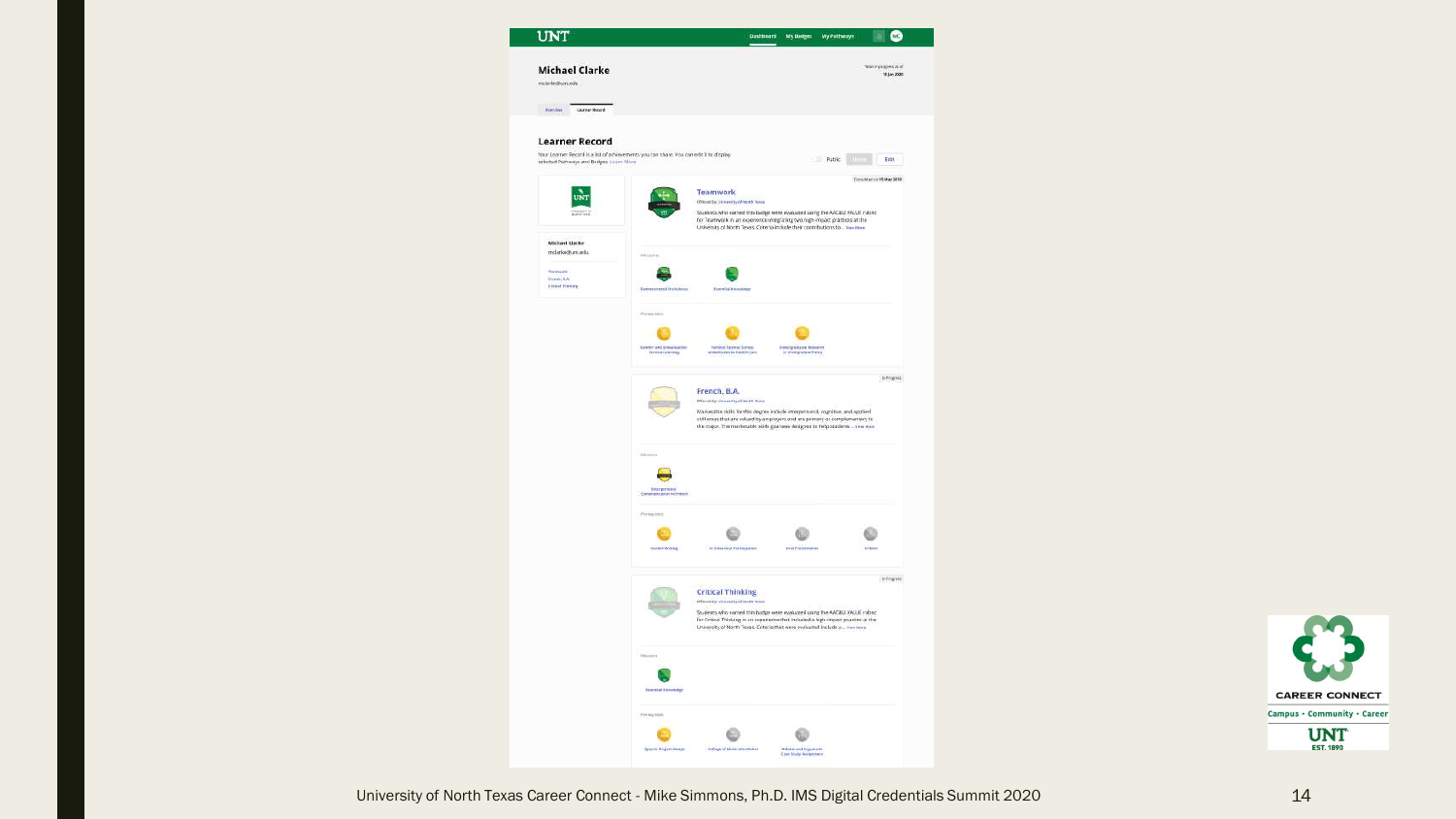

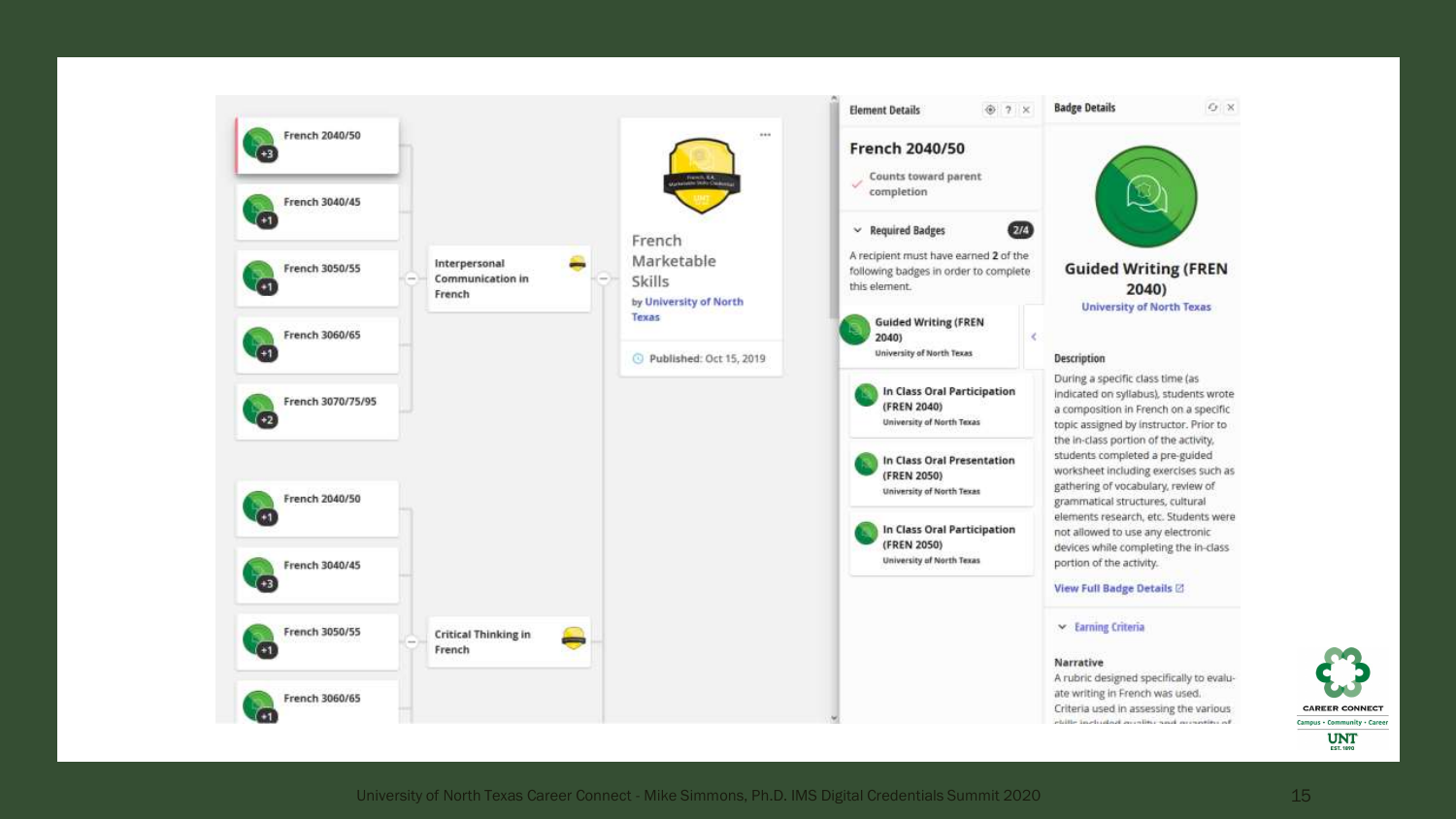#### **Manage It Here**



## **Guided Writing (FREN 2040)**

During a specific class time (as indicated on syllabus), students wrote a composition in French on a specific topic assigned by instructor. Prior to the in-class portion of the activity, students completed a pre-guided worksheet including exercises such as gathering of vocabulary, review of grammatical structures, cultural elements research, etc. Students were not allowed to use any electronic devices while completing the in-class portion of the activity.



#### **EARNING CRITERIA**

The recipient of this badge must successfully complete the required earning criteria A rubric designed specifically to evaluate writing in French was used. Criteria used in assessing the various skills included quality and quantity of content, critical thinking skills, demonstrated level of language, and communicative success. Skills were considered as met if students received a minimum of 70% for the assignment.



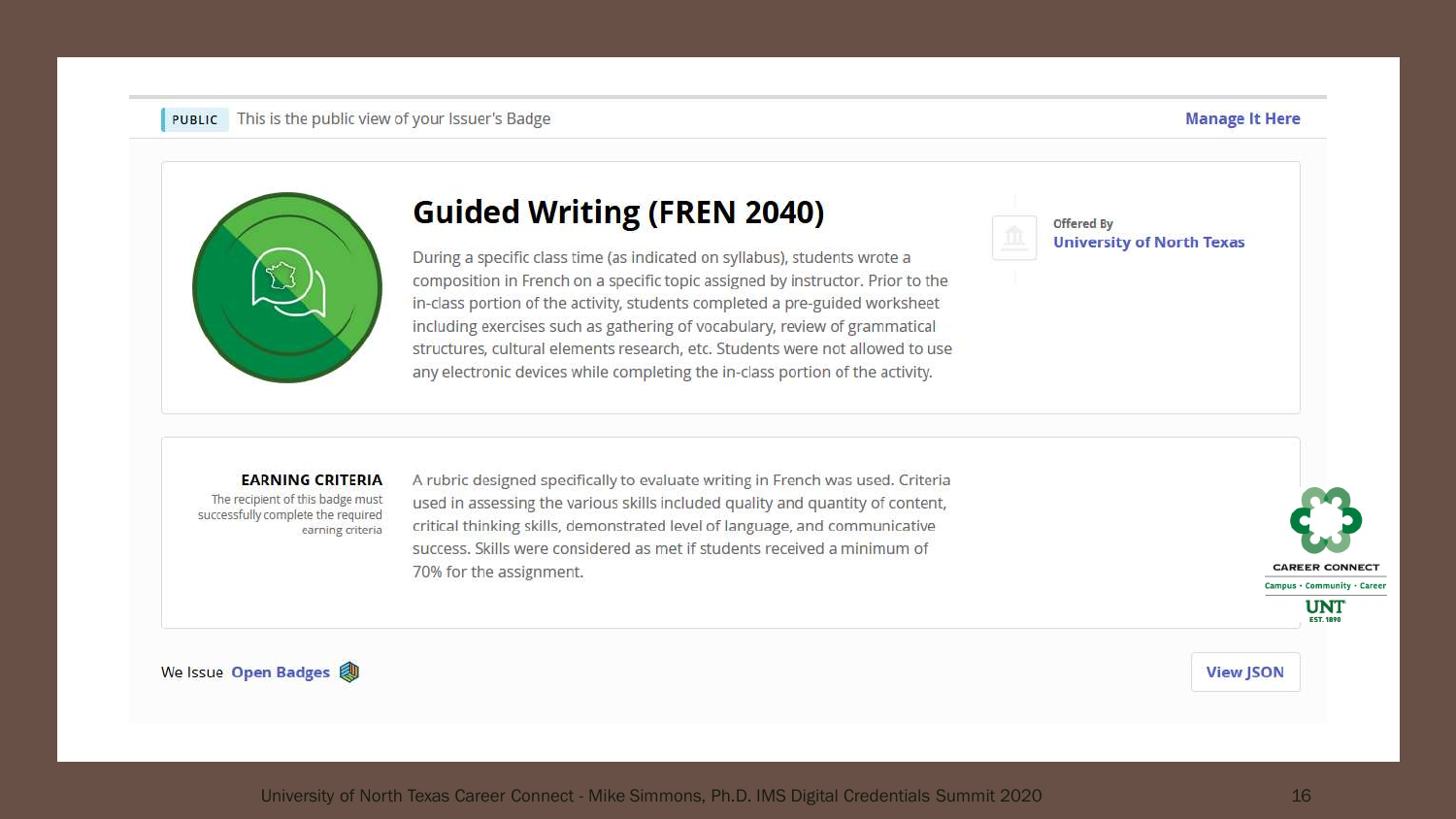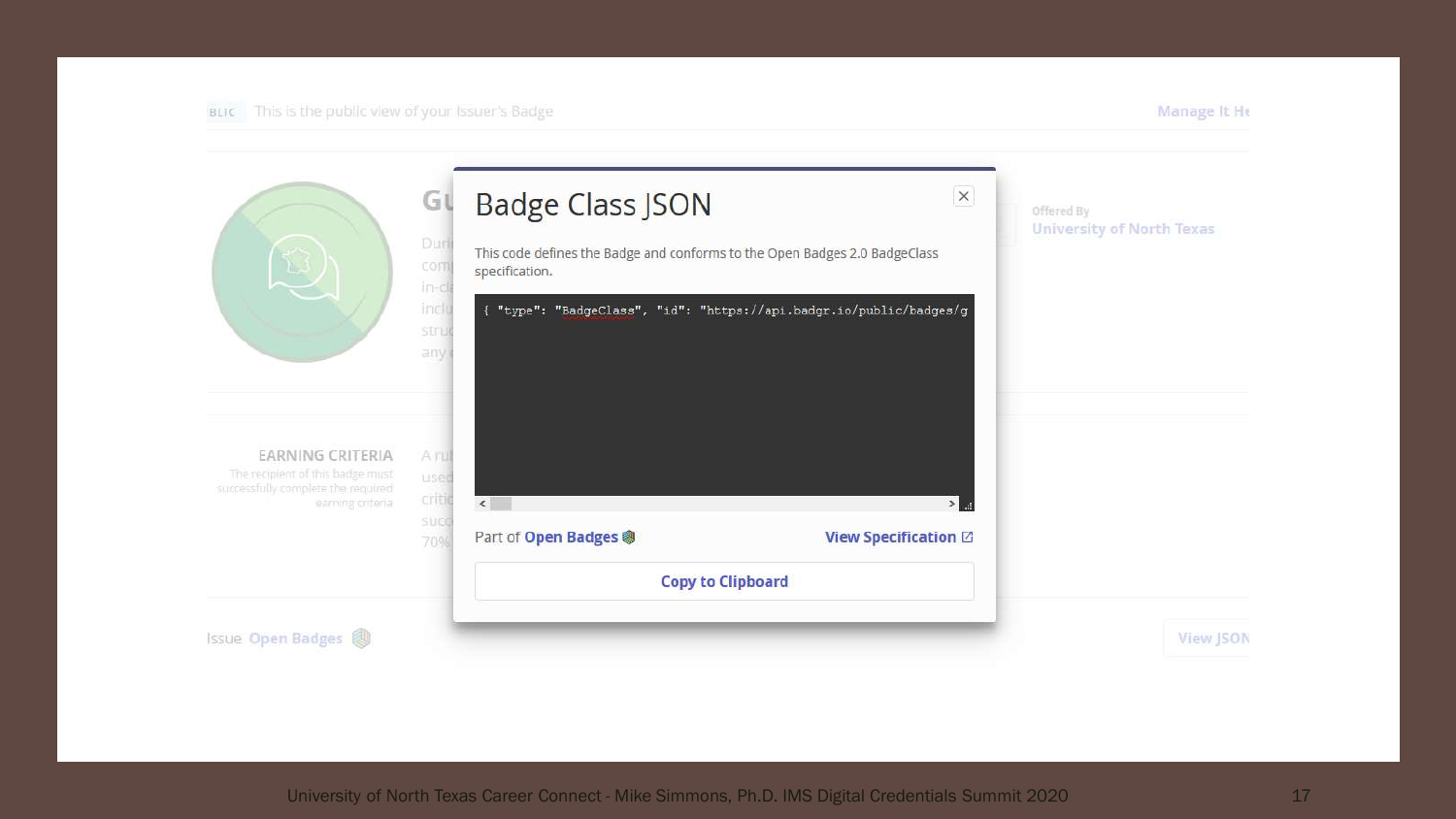## **Understanding Open Badges**

Open Badges provide portable and verifiable information about skills and achievements. Individuals can unlock opportunities by sharing collections of badges representing desired skill sets in a dynamic, evidence-based way.

Open Badges represent legitimate, authenticated achievements, described within badge and linked to the awarding organization.

Individuals and organizations who accept badges and offer opportunities in exchange, play a critical role in the ecosystem. Through this process Open Badges can be turned into new collaborations, jobs, internships, and richer connections between lifelong learners.

Things you can verify and explore in a badge:

- Details about the organization issuing the badge
- . What the individual has done to earn the badge
- . The criteria that the badge has been assessed against
- . That the badge was issued to the expected recipient
- . The badge earner's unique evidence (optionally included)
- . When the badge was issued and whether it has expired

Source: Concentric Sky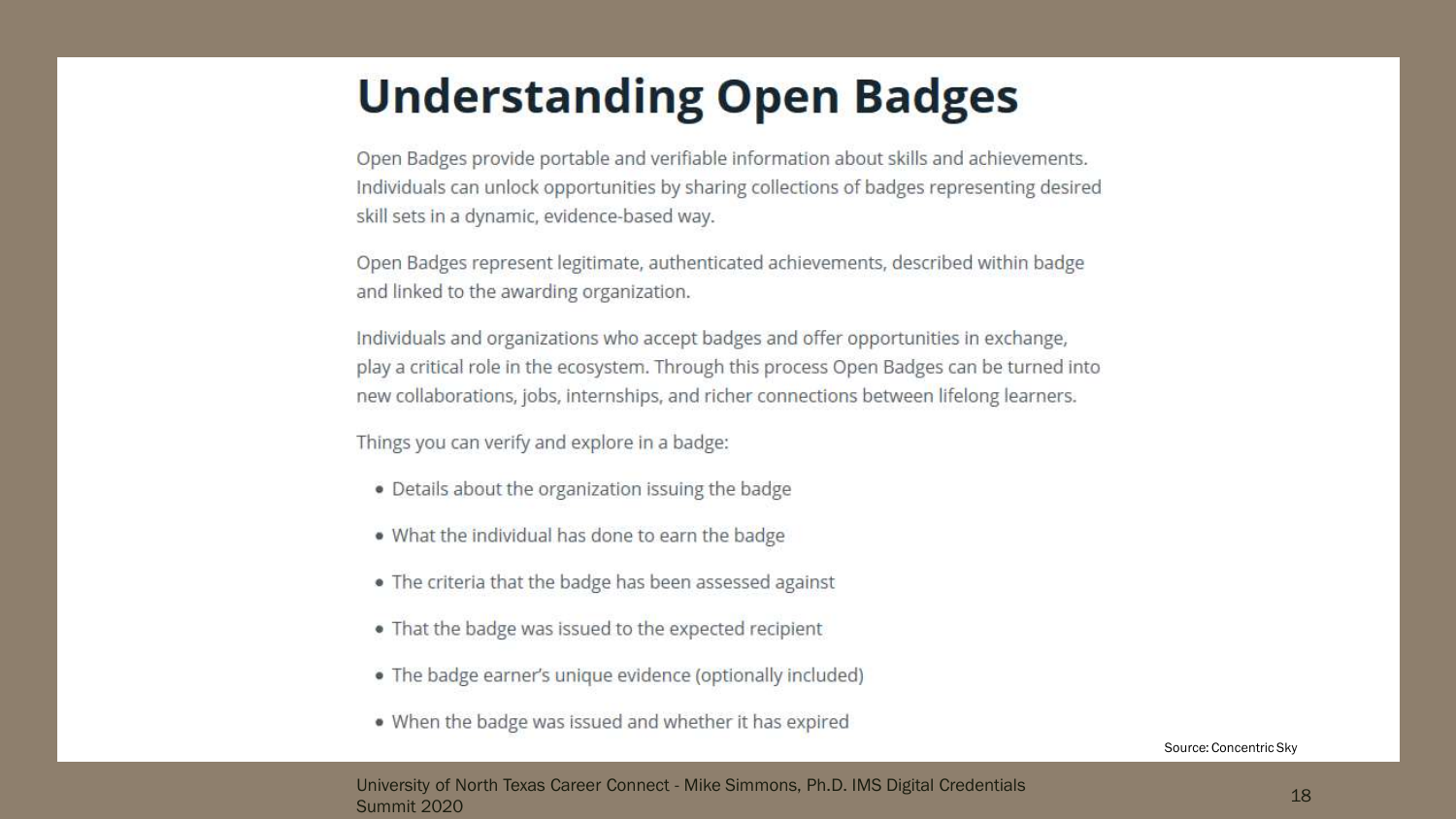Blockchain allows for independent verification of lifelong learning records.

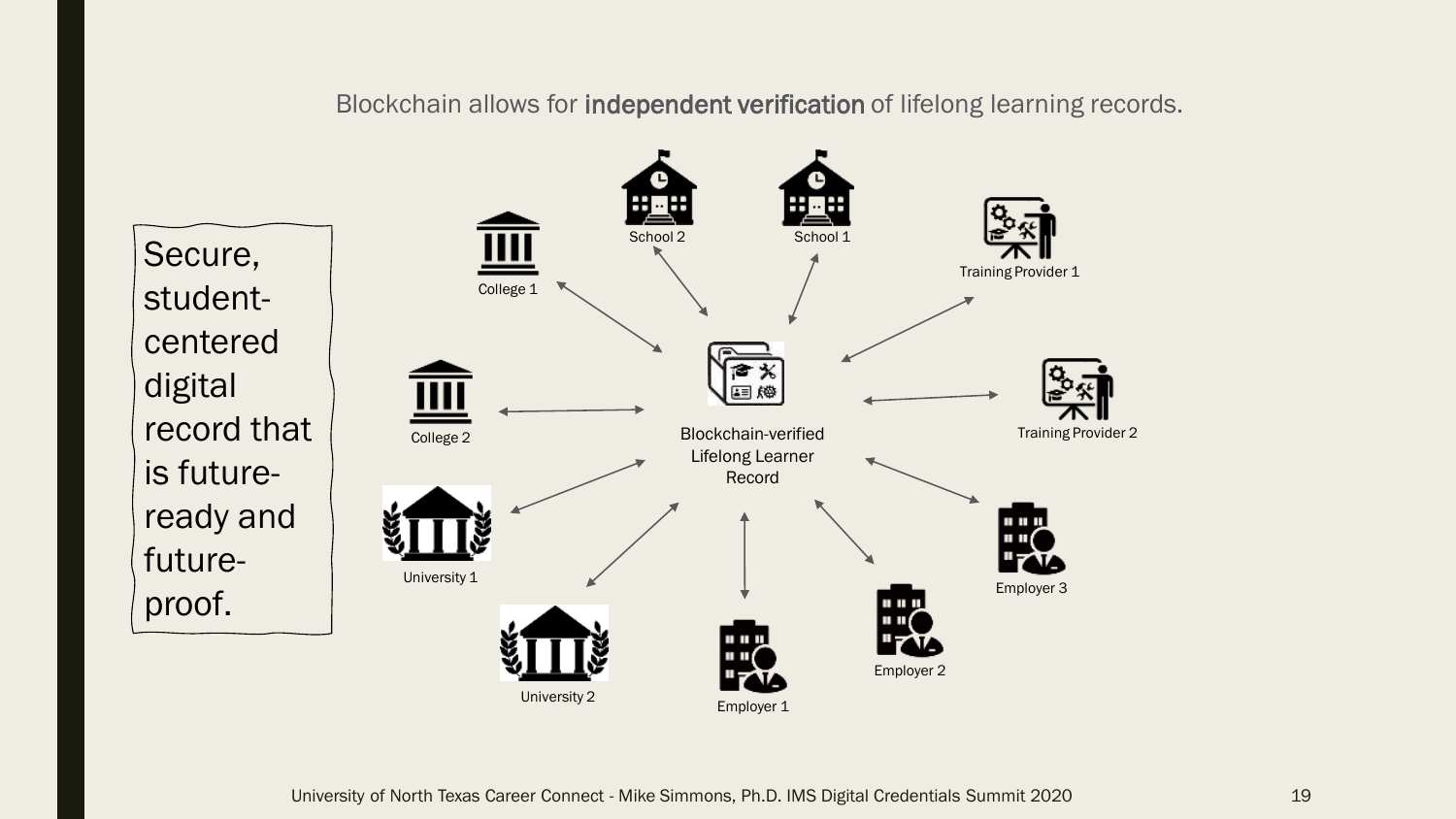## What is a CLR/ILR/ULR? (more details!)

White House Workforce Policy Board

- $\checkmark$  Clearly defined, enables comparison, and is based on shared open standards, common language/ descriptions, and skills ontologies/frameworks
- $\checkmark$  Provides contextual information for determining relevance and skills mastered
- $\checkmark$  Carries meaning and value applicable to useful purposes, including employment, career advancement, and ongoing learning
- $\checkmark$  Enables endorsement by recognized experts and authorities for specific purposes
- $\checkmark$  Remains up-to-date
- Enables educational, social, and economic mobility for people with varying abilities, preparation, and skills
- $\checkmark$  Supports pathways to better employment opportunities and to further education and training
- $\checkmark$  Access to selected fields of the ILR is limited to the parties, purposes, and duration specified by the learner
- $\checkmark$  Complies with relevant privacy standards and permissions to protect the individual's identity and record
- $\checkmark$  Complies with relevant security standards to protect the data from unauthorized editing or access
- $\checkmark$  Can be used in a variety of environments, across sectors and states, connecting to multiple purposes and opportunities in employment, education, and other contexts
- $\checkmark$  Allows the individual to control the location, organization, and combination of their own records for their own uses
- ✓ Uses open standards and common ontologies/frameworks to enable data to be machine readable, exchangeable, and actionable across technology systems and, when appropriate, on the Web
- $\checkmark$  Supports combinations of data from multiple sources
- $\checkmark$  Enables human interoperability and can be understood by people in different occupations and industries from diverse backgrounds
- $\checkmark$  Enables learners to share their ILRs when they apply for jobs or educational opportunities
- $\checkmark$  Learners reserve the right to grant appropriate permissions to provide relevant access for the time duration specified by learners
- $\checkmark$  Can be digitally confirmed by one or more issuers to be authentic and intact
- $\checkmark$  Supports expiration and revocation by the issuer